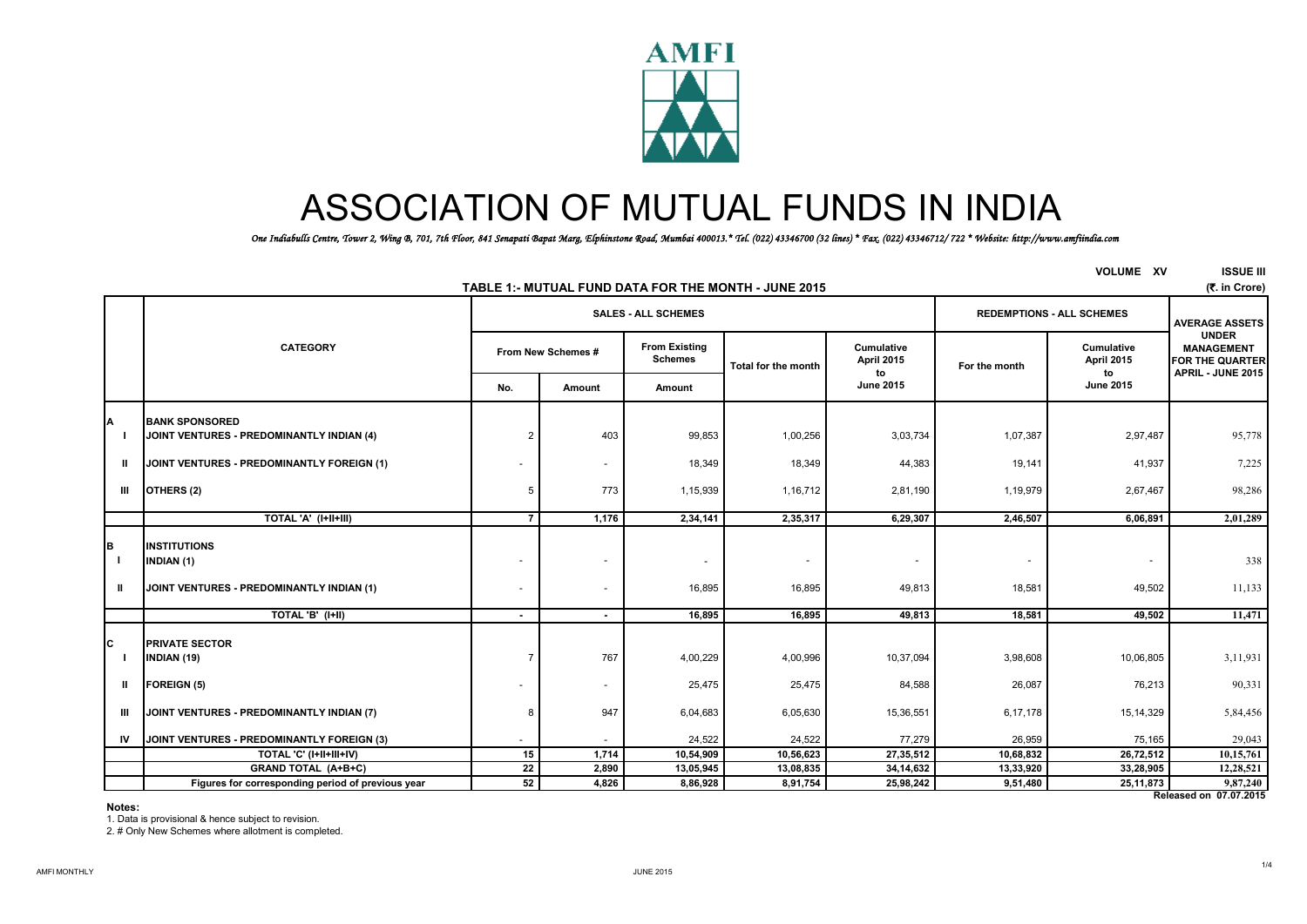| TABLE 2:- SALES DURING THE MONTH OF JUNE 2015 - TYPE AND CATEGORY WISE |  |
|------------------------------------------------------------------------|--|
| 2.1 *NEW SCHEMES LAUNCHED (ALLOTMENT COMPLETED)                        |  |

| (₹. in Crore)<br>2.1 *NEW SCHEMES LAUNCHED (ALLOTMENT COMPLETED) |                      |          |                      |                  |                      |                          |                      |        |  |  |
|------------------------------------------------------------------|----------------------|----------|----------------------|------------------|----------------------|--------------------------|----------------------|--------|--|--|
|                                                                  |                      | Open End |                      | <b>Close End</b> | <b>Interval Fund</b> |                          | <b>TOTAL</b>         |        |  |  |
|                                                                  | <b>No.of Schemes</b> | Amount   | <b>No.of Schemes</b> | Amount           | <b>No.of Schemes</b> | Amount                   | <b>No.of Schemes</b> | Amount |  |  |
| <b>INCOME</b>                                                    |                      |          | 19                   | 2,761            |                      |                          | 19                   | 2,761  |  |  |
| <b>INFRASTRUCTURE DEBT FUND</b>                                  |                      |          |                      |                  |                      |                          |                      |        |  |  |
| <b>EQUITY</b>                                                    |                      |          |                      | 104              |                      |                          |                      | 104    |  |  |
| <b>BALANCED</b>                                                  |                      |          |                      |                  |                      |                          |                      |        |  |  |
| <b>LIQUID/MONEY MARKET</b>                                       |                      |          |                      |                  |                      |                          |                      |        |  |  |
| <b>GILT</b>                                                      |                      |          |                      |                  |                      |                          |                      |        |  |  |
| <b>ELSS - EQUITY</b>                                             |                      |          |                      |                  |                      |                          |                      |        |  |  |
| <b>GOLD ETF</b>                                                  |                      |          |                      |                  |                      |                          |                      |        |  |  |
| <b>OTHER ETFS</b>                                                |                      | 25       |                      |                  |                      |                          |                      | 25     |  |  |
| <b>FUND OF FUNDS INVESTING</b>                                   |                      |          |                      |                  |                      |                          |                      |        |  |  |
| <b>OVERSEAS</b>                                                  |                      |          |                      |                  |                      |                          |                      |        |  |  |
| <b>TOTAL</b>                                                     |                      | 25       | 21                   | 2,865            |                      | $\overline{\phantom{0}}$ | 22                   | 2,890  |  |  |

#### **\*NEW SCHEMES LAUNCHED :**

| <b>IOPEN END OTHER ETFS:</b> | Reliance R*Shares NV20 ETF                                                                                                                                                                                                                                                                                                                                                                                                                                                                                                                                                                                                                                                                                                    |
|------------------------------|-------------------------------------------------------------------------------------------------------------------------------------------------------------------------------------------------------------------------------------------------------------------------------------------------------------------------------------------------------------------------------------------------------------------------------------------------------------------------------------------------------------------------------------------------------------------------------------------------------------------------------------------------------------------------------------------------------------------------------|
| <b>ICLOSE END INCOME:</b>    | Axis Hybrid Fund - Series 24 (1276 Days); Birla Sun Life Fixed Term Plan - Series MQ (1159 Days), Series MR (1153 Days); DWS Fixed Maturity Plan Series 91, DWS Hybrid Fixed<br>Term Fund Series 39; HDFC FMP 1127D May 2015 (1) - Series 33; ICICI Prudential Capital Protection Oriented Fund Series VIII - 1101 Days Plan D, ICICI Prudential Fixed Maturity<br>Plan - Series 77 - 1134 Days Plan H; Kotak FMP Series 175; Religare Invesco Fixed Maturity Plan Series 26 - Plan A; SBI Debt Fund Series B - 19 (1100 Days), B-20 (1100 Days);<br>Sundaram Hybrid Fund - Series M and Series N; UTI Fixed Term Income Fund Series XXII - IV (1098 Days), V (1099 Days), VI (1098 Days), VII (1098 Days) and IX (1098 Days) |
| <b>ICLOSE END EQUITY :</b>   | <b>ICICI Prudential Value Fund Series 7 and Reliance Capital Builder Fund III - Series A</b>                                                                                                                                                                                                                                                                                                                                                                                                                                                                                                                                                                                                                                  |

| <b>2.2 EXISTING SCHEMES</b> |
|-----------------------------|
|-----------------------------|

|                                                    |                      | Open End  |                      | <b>Close End</b> |                      | <b>Interval Fund</b> |                      | <b>TOTAL</b> |
|----------------------------------------------------|----------------------|-----------|----------------------|------------------|----------------------|----------------------|----------------------|--------------|
|                                                    | <b>No.of Schemes</b> | Amount    | <b>No.of Schemes</b> | Amount           | <b>No.of Schemes</b> | Amount               | <b>No.of Schemes</b> | Amount       |
| <b>INCOME</b>                                      | 276                  | 38,982    | 958                  |                  | 72                   |                      | 1306                 | 38,984       |
| <b>INFRASTRUCTURE DEBT FUND</b>                    |                      |           |                      |                  |                      |                      |                      |              |
| <b>EQUITY</b>                                      | 308                  | 17,287    | 83                   |                  |                      |                      | 391                  | 17,287       |
| <b>BALANCED</b>                                    | 26                   | 4,707     |                      |                  |                      |                      | 26                   | 4,707        |
| <b>LIQUID/MONEY MARKET</b>                         | 53                   | 12,43,421 |                      |                  |                      |                      | 53                   | 12,43,421    |
| <b>GILT</b>                                        | 46                   | 223       |                      |                  |                      |                      | 46                   | 223          |
| <b>IELSS - EQUITY</b>                              | 39                   | 538       | 16                   |                  |                      |                      | 55                   | 538          |
| <b>IGOLD ETF</b>                                   | 13                   |           |                      |                  |                      |                      | 13                   |              |
| <b>JOTHER ETFS</b>                                 | 35                   | 754       |                      |                  |                      |                      | 35 <sub>l</sub>      | 754          |
| <b>IFUND OF FUNDS INVESTING</b><br><b>OVERSEAS</b> | 31                   | 31        |                      |                  |                      |                      | 31                   | 31           |
| <b>TOTAL</b>                                       | 827                  | 13,05,943 | 1,064                |                  | 72                   |                      | 1963                 | 13,05,945    |

| <b>2.3 TOTAL OF ALL SCHEMES</b> |  |
|---------------------------------|--|
|---------------------------------|--|

|                                  |                      | Open End  |                          | <b>Close End</b> |                                | <b>Interval Fund</b>     | <b>TOTAL</b>         |           |
|----------------------------------|----------------------|-----------|--------------------------|------------------|--------------------------------|--------------------------|----------------------|-----------|
|                                  | <b>No.of Schemes</b> | Amount    | <b>No.of Schemes</b>     | Amount           | <b>No.of Schemes</b><br>Amount |                          | <b>No.of Schemes</b> | Amount    |
| <b>INCOME</b>                    | 276                  | 38,982    | 977                      | 2,761            | 72                             |                          | 1,325                | 41,745    |
| <b>IINFRASTRUCTURE DEBT FUND</b> |                      |           |                          |                  |                                |                          |                      |           |
| <b>IEQUITY</b>                   | 308                  | 17,287    | 85                       | 104              |                                | $\overline{\phantom{a}}$ | 393                  | 17,391    |
| <b>BALANCED</b>                  | 26                   | 4,707     | $\overline{\phantom{a}}$ |                  |                                | $\overline{\phantom{a}}$ | 26                   | 4,707     |
| <b>LIQUID/MONEY MARKET</b>       | 53                   | 12,43,421 | $\overline{\phantom{a}}$ |                  |                                | $\overline{\phantom{a}}$ | 53                   | 12,43,421 |
| <b>GILT</b>                      | 46                   | 223       | $\overline{\phantom{a}}$ |                  |                                |                          | 46                   | 223       |
| <b>ELSS - EQUITY</b>             | 39                   | 538       | 16                       |                  |                                |                          | 55                   | 538       |
| <b>IGOLD ETF</b>                 | 13                   |           | $\overline{\phantom{a}}$ |                  |                                | $\overline{\phantom{a}}$ | 13                   |           |
| <b>IOTHER ETFS</b>               | 36                   | 779       | $\overline{\phantom{a}}$ |                  |                                | $\overline{\phantom{a}}$ | 36                   | 779       |
| <b>FUND OF FUNDS INVESTING</b>   | 31                   | 31        | $\overline{\phantom{a}}$ |                  | $\overline{\phantom{a}}$       |                          | 31                   | 31        |
| <b>IOVERSEAS</b>                 |                      |           |                          |                  |                                |                          |                      |           |
| <b>TOTAL</b>                     | 828                  | 13,05,968 | 1,085                    | 2,865            | 72                             |                          | 1985                 | 13,08,835 |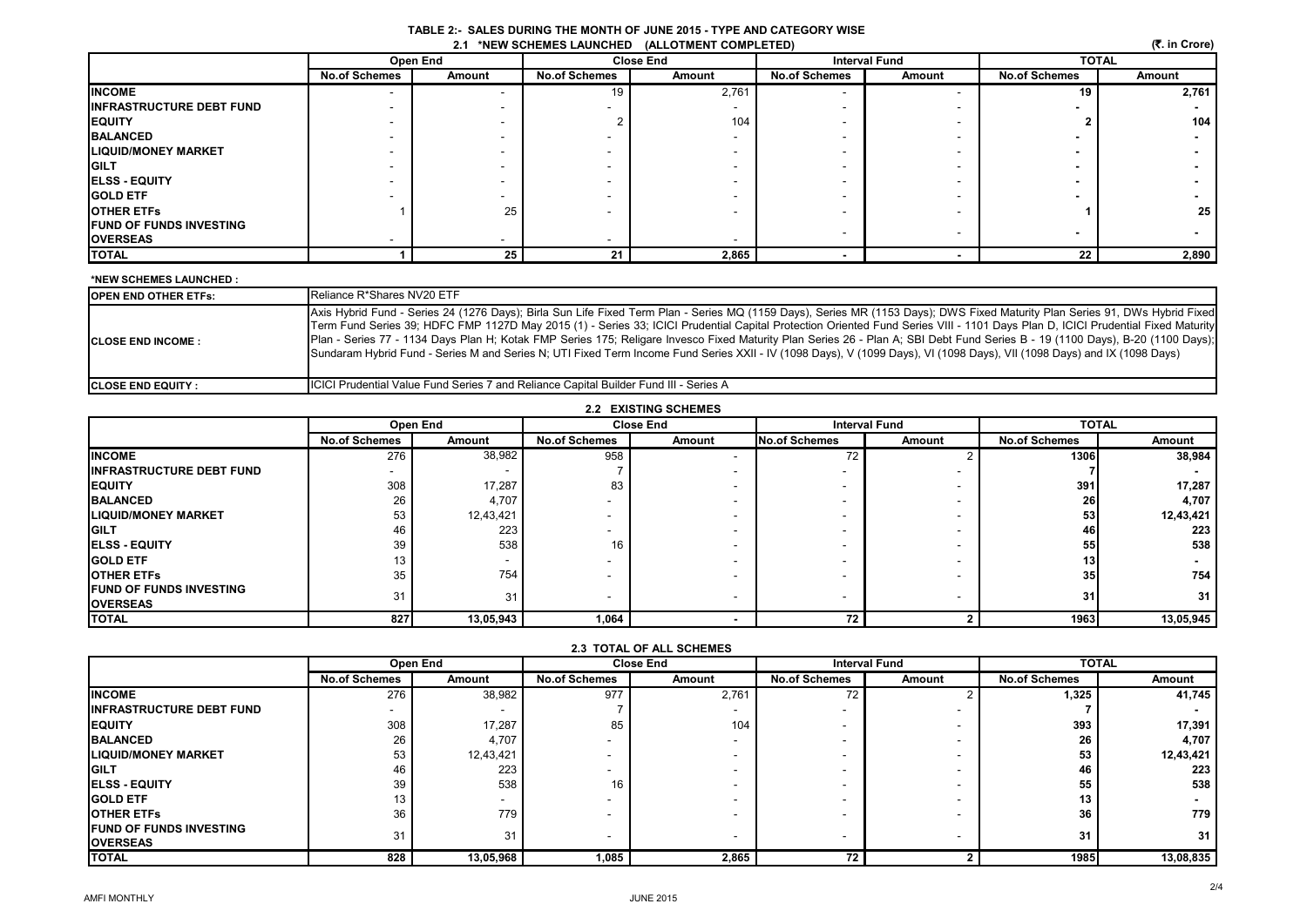#### **REDEMPTIONS / REPURCHASES DURING THE MONTH OF JUNE 2015 CATEGORY & TYPE WISE**

 **(**`**. in Crore)**

|                                                   | Open End  | <b>Close End</b>         | <b>Interval Fund</b> | <b>TOTAL</b> | Net Inflow / (Outflow)<br>For the Month | Net Inflow / (Outflow)<br>For the Year to Date<br><b>Current Year</b> | Net Inflow /<br>(Outflow) For the<br><b>Year to Date</b><br><b>Previous Year</b> |
|---------------------------------------------------|-----------|--------------------------|----------------------|--------------|-----------------------------------------|-----------------------------------------------------------------------|----------------------------------------------------------------------------------|
| <b>INCOME</b>                                     | 32,763    | 2,890                    | 231                  | 35,884       | 5,861                                   | 7,556                                                                 | 1,478                                                                            |
| <b>INFRASTRUCTURE DEBT FUND</b>                   |           |                          |                      |              |                                         | 230                                                                   | 188                                                                              |
| <b>IEQUITY</b>                                    | 5,392     | -                        |                      | 5,392        | 11,999                                  | 32,255                                                                | 9,968                                                                            |
| <b>BALANCED</b>                                   | 288       |                          |                      | 288          | 4,419                                   | 6,804                                                                 | (7)                                                                              |
| <b>LIQUID/MONEY MARKET</b>                        | 12,90,751 |                          |                      | 12,90,751    | (47, 330)                               | 38,605                                                                | 78,188                                                                           |
| <b>GILT</b>                                       | 502       |                          |                      | 502          | (279)                                   | 760                                                                   | (902)                                                                            |
| <b>IELSS - EQUITY</b>                             | 247       | 17                       |                      | 264          | 274                                     | 678                                                                   | (955)                                                                            |
| <b>GOLD ETFS</b>                                  | 76        |                          |                      | 76           | (76)                                    | (231)                                                                 | (714)                                                                            |
| <b>OTHER ETFS</b>                                 | 706       |                          |                      | 706          | 73                                      | (840)                                                                 | (768)                                                                            |
| <b>FUND OF FUNDS INVESTING</b><br><b>OVERSEAS</b> | 57        | $\overline{\phantom{0}}$ |                      | 57           | (26)                                    | (90)                                                                  | (107)                                                                            |
| <b>TOTAL</b>                                      | 13,30,782 | 2,907                    | 231                  | 13,33,920    | (25,085)                                | 85,727                                                                | 86,369                                                                           |

#### **Table 4:-**

## **ASSETS UNDER MANAGEMENT AS ON JUNE 30, 2015**

|                                                   |                 | AVOLTO ONDER MARROLINERT AO ON VONE VV, LOTO<br><b>CATEGORY &amp; TYPE WISE</b> |                      |              |            |  |  |  |  |
|---------------------------------------------------|-----------------|---------------------------------------------------------------------------------|----------------------|--------------|------------|--|--|--|--|
|                                                   | <b>Open End</b> | <b>Close End</b>                                                                | <b>Interval Fund</b> | <b>TOTAL</b> | % to Total |  |  |  |  |
| <b>INCOME</b>                                     | 4.04.442        | 1,16,967                                                                        | 7,491                | 5,28,900     | 45         |  |  |  |  |
| <b>INFRASTRUCTURE DEBT FUND</b>                   |                 | 1,442                                                                           |                      | 1,442        | @          |  |  |  |  |
| <b>IEQUITY</b>                                    | 3,14,518        | 18.366                                                                          |                      | 3,32,884     | 28         |  |  |  |  |
| <b>IBALANCED</b>                                  | 32,259          | -                                                                               |                      | 32,259       | 3          |  |  |  |  |
| <b>LIQUID/MONEY MARKET</b>                        | 2,06,979        | $\overline{\phantom{a}}$                                                        |                      | 2,06,979     | 18         |  |  |  |  |
| <b>GILT</b>                                       | 15,193          |                                                                                 |                      | 15.193       |            |  |  |  |  |
| <b>IELSS - EQUITY</b>                             | 36,516          | 2,913                                                                           |                      | 39,429       | 3          |  |  |  |  |
| <b>GOLD ETF</b>                                   | 6,516           | $\overline{\phantom{a}}$                                                        |                      | 6,516        |            |  |  |  |  |
| <b>IOTHER ETFS</b>                                | 7,322           | ٠                                                                               |                      | 7,322        |            |  |  |  |  |
| <b>FUND OF FUNDS INVESTING</b><br><b>OVERSEAS</b> | 2.370           | ٠                                                                               |                      | 2.370        | @          |  |  |  |  |
| <b>TOTAL</b>                                      | 10,26,115       | 1,39,688                                                                        | 7,491                | 11,73,294    | 100        |  |  |  |  |

#### **@ Less than 1 %.**

| DATA ON OF FUNDS (DOMESTIC) - JUNE 2015<br>Table $5$ :- |                          |              |            |                                                             |                                                                   |  |  |
|---------------------------------------------------------|--------------------------|--------------|------------|-------------------------------------------------------------|-------------------------------------------------------------------|--|--|
|                                                         | No. of<br><b>Schemes</b> | <b>Sales</b> | Redemption | Assets under<br><b>Management</b><br>as on<br>June 30, 2015 | <b>Average Assets under</b><br><b>Management for the</b><br>Month |  |  |
| <b>IFund of Funds</b>                                   | 38                       | 87           | 173        | 5,781                                                       | 5,828                                                             |  |  |

#### **Notes :**

1. Fund of Funds is a scheme wherein the assets are invested in the existing schemes of mutual funds and hence, the figures indicated herein are included in tables 1 to 4. Data on fund of funds is given for information only.